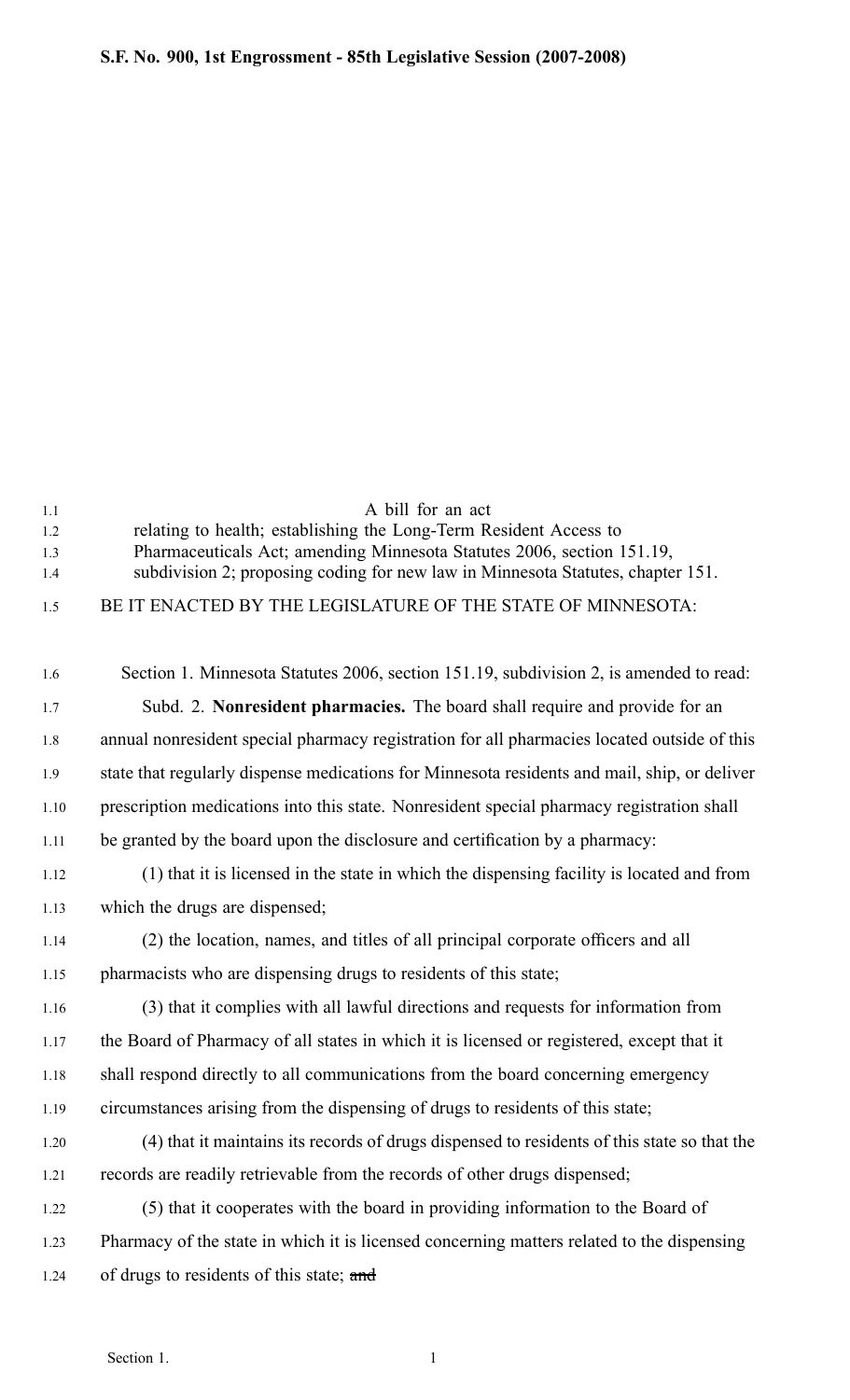## **S.F. No. 900, 1st Engrossment 85th Legislative Session (20072008)**

| (6) that during its regular hours of operation, but not less than six days per week, for     |
|----------------------------------------------------------------------------------------------|
| a minimum of 40 hours per week, a toll-free telephone service is provided to facilitate      |
| communication between patients in this state and a pharmacist at the pharmacy who has        |
| access to the patients' records; the toll-free number must be disclosed on the label affixed |
| to each container of drugs dispensed to residents of this state :; and                       |
| (7) that, upon request of a resident of a long-term care facility located within the         |
| state of Minnesota, the resident's authorized representative, or a contract pharmacy or      |
| licensed health care facility acting on behalf of the resident, the pharmacy will dispense   |
| medications prescribed for the resident in unit-dose packaging or, alternatively, comply     |
| with the provisions of section 151.415, subdivision 5.                                       |
| Sec. 2. [151.415] LONG-TERM CARE RESIDENT ACCESS TO                                          |
| PHARMACEUTICALS ACT.                                                                         |
| Subdivision 1. Title; citation. This section may be cited as the "Long-Term Care"            |
| Resident Access to Pharmaceuticals Act."                                                     |
| Subd. 2. Definitions. For the purposes of this section, the following terms have the         |
| meanings given them unless otherwise provided by text:                                       |
| (a) "Board" means the Board of Pharmacy.                                                     |
| (b) "Contract pharmacy" means a pharmacy, licensed under this chapter, which is              |
| under contract to a long-term care facility.                                                 |
| (c) "Long-term care facility" means a nursing home licensed under sections 144A.02           |
| to 144A.10, or a boarding care home licensed under sections 144.50 to 144.56. Facilities     |
| not certified under title XIX of the federal Social Security Act are not included in this    |
| definition.                                                                                  |
| (d) "Original dispensing pharmacy" shall mean a pharmacy, licensed in any state in           |
| the United States, which dispenses drugs in bulk prescription containers to a person who     |
| is a resident in a long-term care facility.                                                  |
| Subd. 3. Authorization to administer and repackage drugs. (a) A contract                     |
| pharmacist or pharmacy may repackage a resident's prescription drugs, which have been        |
| lawfully dispensed from bulk prescription containers by an original dispensing pharmacy,     |
| into a unit-dose system compatible with the system used by the long-term care facility.      |
| (b) A long-term care facility may administer drugs to residents of the facility that         |
| have been repackaged according to this subdivision. The contract pharmacy shall notify       |
| the long-term care facility whenever medications have been dispensed according to            |
| this subdivision and must certify that the repackaging and dispensing has been done in       |
| accordance with this subdivision.                                                            |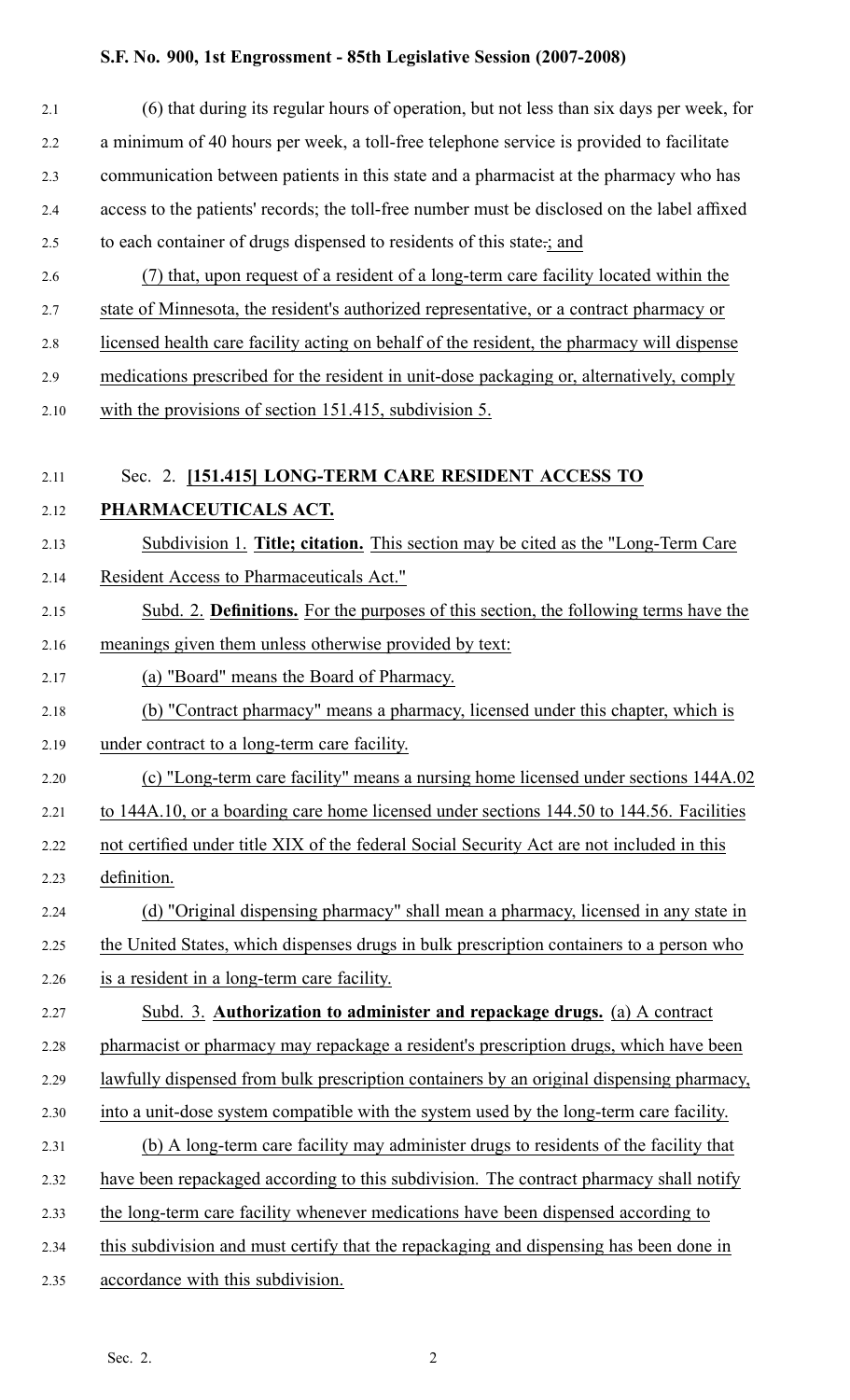## **S.F. No. 900, 1st Engrossment 85th Legislative Session (20072008)**

| 3.1  | (c) Drugs may be dispensed for a resident of a long-term care facility according to           |
|------|-----------------------------------------------------------------------------------------------|
| 3.2  | this subdivision, provided that:                                                              |
| 3.3  | (1) the drug is dispensed by the original dispensing pharmacy according to a current,         |
| 3.4  | valid prescription;                                                                           |
| 3.5  | (2) the original bulk prescription container for the resident is delivered by the             |
| 3.6  | original dispensing pharmacy directly to the contract pharmacist or pharmacy;                 |
| 3.7  | (3) the contract pharmacist or pharmacy verifies the name and strength of the drug,           |
| 3.8  | the name of the manufacturer of the drug, the manufacturer's lot or control number, the       |
| 3.9  | manufacturer's expiration date for the drug, and the date the drug was dispensed by the       |
| 3.10 | original dispensing pharmacy;                                                                 |
| 3.11 | (4) the contract pharmacist or pharmacy verifies the validity and accuracy of the             |
| 3.12 | current prescription order;                                                                   |
| 3.13 | (5) the contract pharmacist or pharmacy repackages the drug in board-approved                 |
| 3.14 | unit-dose packaging, with labeling that complies with Minnesota Rules, part 6800.6300,        |
| 3.15 | and that identifies that the drug has been repackaged according to this section;              |
| 3.16 | (6) the resident for whom the medication is repackaged obtains medications from or            |
| 3.17 | receives medications at a discounted rate from the original dispensing pharmacy under the     |
| 3.18 | resident's state or federal health assistance program or a private health insurance plan; and |
| 3.19 | (7) the resident for whom the medication is to be repackaged, or the resident's               |
| 3.20 | authorized representative, has signed an informed consent form provided by the facility       |
| 3.21 | which includes an explanation of the repackaging process and which notifies the resident      |
| 3.22 | of the immunities from liability provided in this section.                                    |
| 3.23 | Subd. 4. Maintenance of records. For each drug repackaged by a contract                       |
| 3.24 | pharmacy under this section, the contract pharmacy shall maintain a record for at least       |
| 3.25 | two years of the following information:                                                       |
| 3.26 | (1) the name, manufacturer, manufacturer's lot number, manufacturer's expiration              |
| 3.27 | date, and quantity of the drug prescribed;                                                    |
| 3.28 | (2) the name and address of the resident for whom the drug was repackaged;                    |
| 3.29 | (3) the name and address or other identifier of the prescriber;                               |
| 3.30 | (4) the date the prescription was issued and the date the drug was repackaged;                |
| 3.31 | (5) the date the repackaged drug was delivered to the long-term care facility;                |
| 3.32 | $(6)$ the directions for use;                                                                 |
| 3.33 | (7) a copy of the label that was affixed to the repackaged drug.                              |
| 3.34 | (8) the initials of the packager;                                                             |
| 3.35 | (9) the initials of the supervising pharmacist; and                                           |
| 3.36 | (10) the name and business address of the original dispensing pharmacy.                       |
|      |                                                                                               |